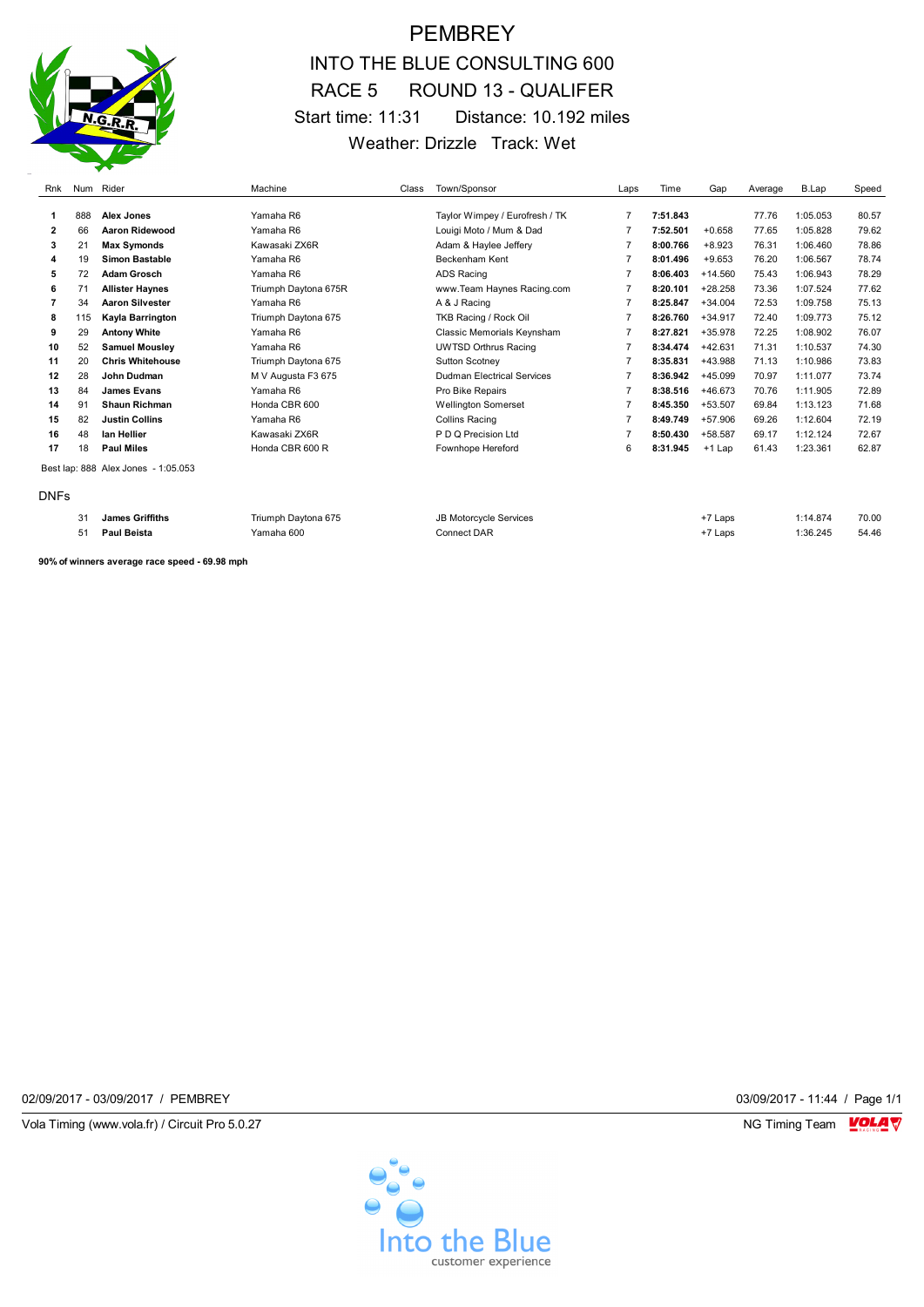

| Aaron Ridewood |              |  |  |
|----------------|--------------|--|--|
|                | <b>START</b> |  |  |
| 1              |              |  |  |
| 2              | 1:07.726     |  |  |
| 3              | 1:06.661     |  |  |
| 4              | 1:06.499     |  |  |
| 5              | 1:06.203     |  |  |
| 6              | 1:05.867     |  |  |
|                | 1:05.828     |  |  |

| Aaron Silvester |              |  |  |
|-----------------|--------------|--|--|
|                 | <b>START</b> |  |  |
| 1               |              |  |  |
| 2               | 1:13.426     |  |  |
| 3               | 1:10.396     |  |  |
| 4               | 1:10.531     |  |  |
| 5               | 1:09.758     |  |  |
| 6               | 1:10.685     |  |  |
| 7               | 1:10.786     |  |  |

| <b>Adam Grosch</b> |              |  |  |
|--------------------|--------------|--|--|
|                    | <b>START</b> |  |  |
| 1                  |              |  |  |
| 2                  | 1:07.715     |  |  |
| 3                  | 1.07 803     |  |  |
| 4                  | 1:07.605     |  |  |
| 5                  | 1:06.943     |  |  |
| 6                  | 1:08.245     |  |  |
|                    | 1:08.419     |  |  |

| Alex Jones |              |  |  |  |
|------------|--------------|--|--|--|
|            | <b>START</b> |  |  |  |
| 1          |              |  |  |  |
| 2          | 1:07.150     |  |  |  |
| 3          | 1:06.865     |  |  |  |
| 4          | 1:06.676     |  |  |  |
| 5          | 1:06.907     |  |  |  |
| 6          | 1:05.433     |  |  |  |
| 7          | 1:05.053     |  |  |  |

# **PEMBREY** INTO THE BLUE CONSULTING 600 RACE 5 ROUND 13 - QUALIFER LAP TIMES

| Lap                    | Time         |  |  |  |  |
|------------------------|--------------|--|--|--|--|
|                        |              |  |  |  |  |
| <b>Allister Haynes</b> |              |  |  |  |  |
|                        | <b>START</b> |  |  |  |  |
| 1                      |              |  |  |  |  |
| 2                      | 1:13.568     |  |  |  |  |
| 3                      | 1:11.725     |  |  |  |  |
| 4                      | 1:09.447     |  |  |  |  |
| 5                      | 1:09.167     |  |  |  |  |
| 6                      | 1:07.524     |  |  |  |  |
| 7                      | 1:08.226     |  |  |  |  |

| <b>Antony White</b> |              |  |  |  |
|---------------------|--------------|--|--|--|
|                     | <b>START</b> |  |  |  |
| 1                   |              |  |  |  |
| 2                   | 1:13.759     |  |  |  |
| 3                   | 1:13.124     |  |  |  |
| 4                   | 1:11.358     |  |  |  |
| 5                   | 1:10.305     |  |  |  |
| 6                   | 1:08.902     |  |  |  |
|                     | 1:10.251     |  |  |  |

| <b>Chris Whitehouse</b> |              |  |  |
|-------------------------|--------------|--|--|
|                         | <b>START</b> |  |  |
| 1                       |              |  |  |
| $\mathcal{P}$           | 1:14.143     |  |  |
| 3                       | 1:12.467     |  |  |
| 4                       | 1.12619      |  |  |
| 5                       | 1:11.332     |  |  |
| 6                       | 1:11.671     |  |  |
|                         | 1:10.986     |  |  |

| lan Hellier  |          |  |  |  |
|--------------|----------|--|--|--|
| <b>START</b> |          |  |  |  |
| 1            |          |  |  |  |
| 2            | 1:14.956 |  |  |  |
| 3            | 1:15 783 |  |  |  |
| 4            | 1:15 168 |  |  |  |
| 5            | 1:13.104 |  |  |  |
| 6            | 1:12.124 |  |  |  |
| 7            | 1.12684  |  |  |  |
|              |          |  |  |  |

#### Lap Time James Evans **START**  $\overline{1}$  **1:13.910 1:13.025** 1:13.117 **1:11.905** 1:13.103

1:13.703

| James Griffiths |              |  |  |
|-----------------|--------------|--|--|
|                 | <b>START</b> |  |  |
|                 |              |  |  |
| 2               | 1:14.874     |  |  |
| 3               | 1.16413      |  |  |
|                 | 1:15.292     |  |  |

| John Dudman |              |  |  |  |
|-------------|--------------|--|--|--|
|             | <b>START</b> |  |  |  |
| 1           |              |  |  |  |
| 2           | 1:14.086     |  |  |  |
| 3           | 1:13.385     |  |  |  |
| 4           | 1:12.289     |  |  |  |
| 5           | 1:11.290     |  |  |  |
| 6           | 1:11.077     |  |  |  |
| 7           | 1.11754      |  |  |  |
|             |              |  |  |  |

| <b>Justin Collins</b> |              |  |  |
|-----------------------|--------------|--|--|
|                       | <b>START</b> |  |  |
| 1                     |              |  |  |
| 2                     | 1:15.017     |  |  |
| 3                     | 1:16 041     |  |  |
| 4                     | 1:13.869     |  |  |
| 5                     | 1:12.960     |  |  |
| 6                     | 1:12.604     |  |  |
| 7                     | 1:13.332     |  |  |
|                       |              |  |  |

| Kayla Barrington |  |
|------------------|--|
| <b>START</b>     |  |

02/09/2017 - 03/09/2017 / PEMBREY 03/09/2017 - 11:40 / Page 1/2

Vola Timing (www.vola.fr) / Circuit Pro 5.0.27 NG Timing Team Monetary NG Timing Team Monetary

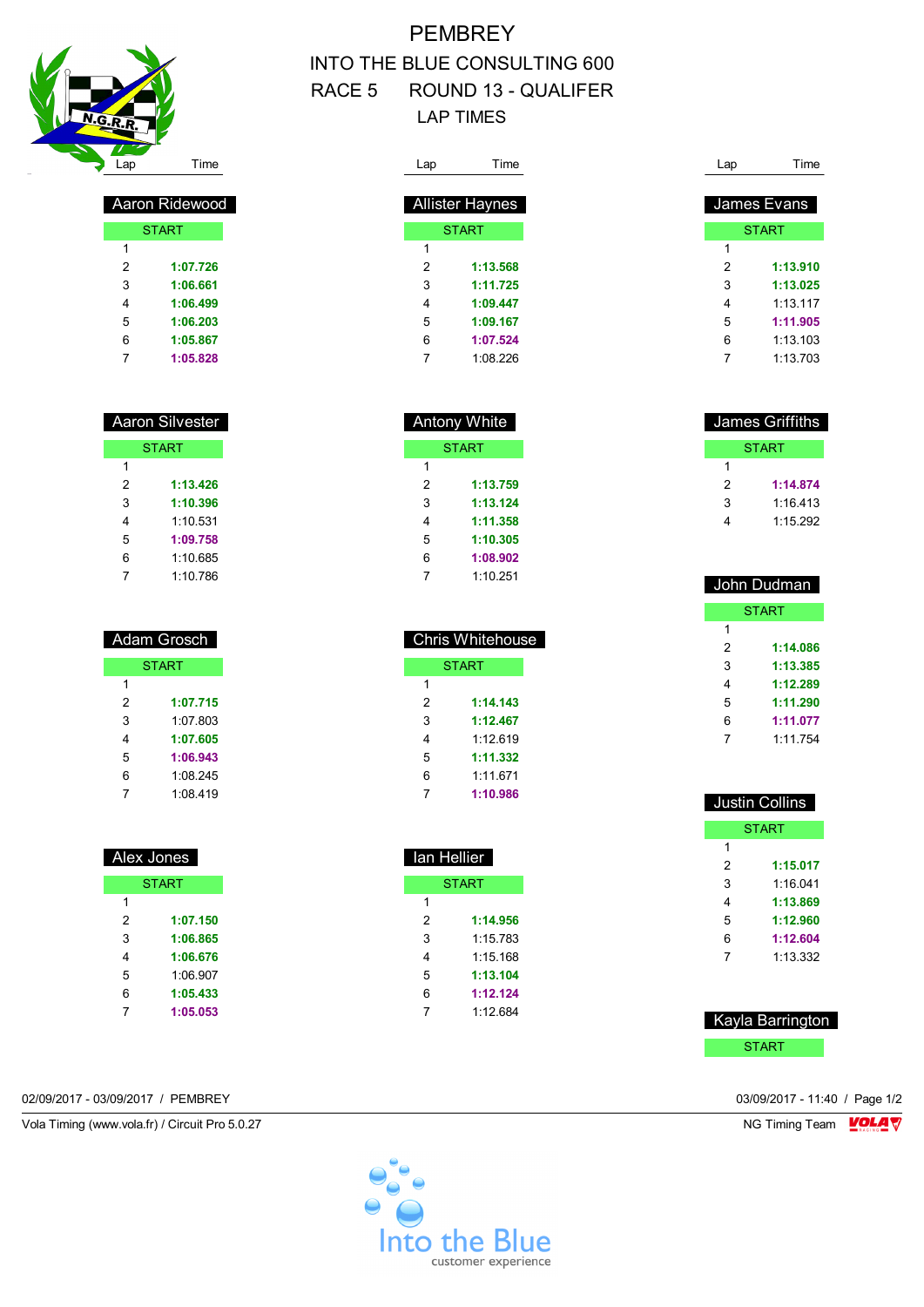#### PEMBREY INTO THE BLUE CONSULTING 600 RACE 5 ROUND 13 - QUALIFER LAP TIMES

| Lap | Time     |
|-----|----------|
|     |          |
| 1   |          |
| 2   | 1:11.866 |
| 3   | 1:11.731 |
| 4   | 1:11.686 |
| 5   | 1:10.929 |
| 6   | 1:10.861 |
| 7   | 1:09.773 |
|     |          |

| Max Symonds |              |  |  |  |  |  |  |
|-------------|--------------|--|--|--|--|--|--|
|             | <b>START</b> |  |  |  |  |  |  |
| 1           |              |  |  |  |  |  |  |
| 2           | 1:08.640     |  |  |  |  |  |  |
| 3           | 1:08.291     |  |  |  |  |  |  |
| 4           | 1:08.187     |  |  |  |  |  |  |
| 5           | 1:07.451     |  |  |  |  |  |  |
| 6           | 1:06.918     |  |  |  |  |  |  |
|             | 1:06.460     |  |  |  |  |  |  |

#### Paul Beista

| <b>START</b> |
|--------------|
|              |
| 1:36.245     |

| Paul Miles |              |  |  |  |  |  |
|------------|--------------|--|--|--|--|--|
|            | <b>START</b> |  |  |  |  |  |
| 1          |              |  |  |  |  |  |
| 2          | 1:23.749     |  |  |  |  |  |
| 3          | 1:23.716     |  |  |  |  |  |
| 4          | 1:23.361     |  |  |  |  |  |
| 5          | 1:24.119     |  |  |  |  |  |
| 6          | 1:23.957     |  |  |  |  |  |

| <b>Samuel Mousley</b> |              |  |  |  |  |  |  |
|-----------------------|--------------|--|--|--|--|--|--|
|                       | <b>START</b> |  |  |  |  |  |  |
| 1                     |              |  |  |  |  |  |  |
| 2                     | 1:13.850     |  |  |  |  |  |  |
| 3                     | 1:13.519     |  |  |  |  |  |  |
| 4                     | 1:12.846     |  |  |  |  |  |  |
| 5                     | 1:11.296     |  |  |  |  |  |  |
| 6                     | 1:10.812     |  |  |  |  |  |  |
| 7                     | 1:10.537     |  |  |  |  |  |  |

| <b>Shaun Richman</b> |              |  |  |  |  |  |  |
|----------------------|--------------|--|--|--|--|--|--|
|                      | <b>START</b> |  |  |  |  |  |  |
| 1                    |              |  |  |  |  |  |  |
| 2                    | 1:14.371     |  |  |  |  |  |  |
| 3                    | 1.14595      |  |  |  |  |  |  |
| 4                    | 1:14.100     |  |  |  |  |  |  |
| 5                    | 1:13.297     |  |  |  |  |  |  |
|                      |              |  |  |  |  |  |  |

| Lap | Time                 |
|-----|----------------------|
| 6   | 1:13.358<br>1:13.123 |
|     |                      |

| Simon Bastable |              |  |  |  |  |  |  |  |  |
|----------------|--------------|--|--|--|--|--|--|--|--|
|                | <b>START</b> |  |  |  |  |  |  |  |  |
| 1              |              |  |  |  |  |  |  |  |  |
| 2              | 1:08.502     |  |  |  |  |  |  |  |  |
| 3              | 1:08.418     |  |  |  |  |  |  |  |  |
| 4              | 1:08.317     |  |  |  |  |  |  |  |  |
| 5              | 1:07.174     |  |  |  |  |  |  |  |  |
| 6              | 1:07.327     |  |  |  |  |  |  |  |  |
| 7              | 1:06.567     |  |  |  |  |  |  |  |  |

03/09/2017 - 11:40 / Page 2/2<br>NG Timing Team  $\sqrt{\frac{Q}{M}}\sqrt{\frac{Q}{N}}$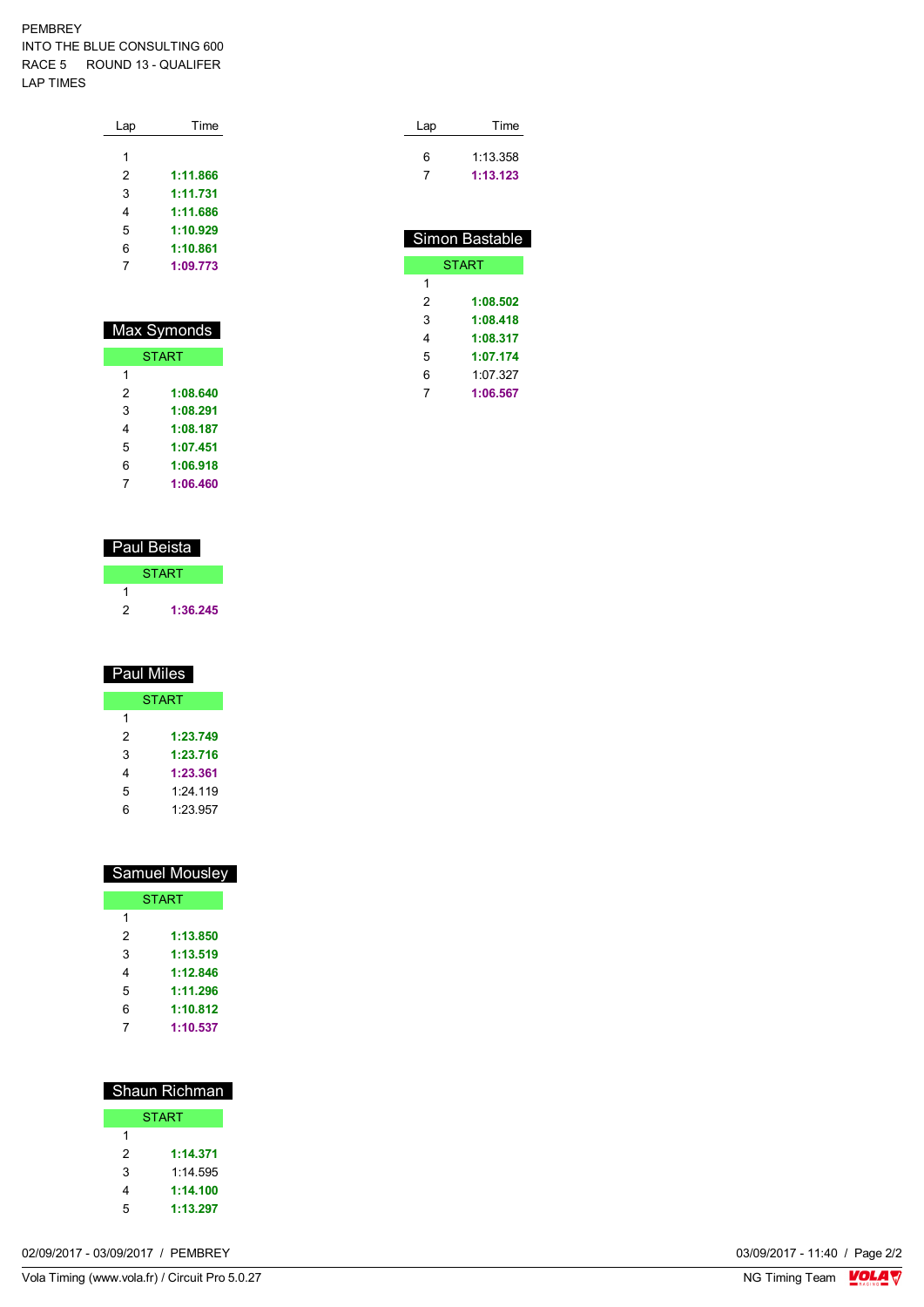

## PEMBREY INTO THE BLUE CONSULTING 600 RACE 5 ROUND 13 - QUALIFER LAP CHART

| <b>The Second Second</b> | . . | 2.  | 3. | $\mathbf{4}$ | 5. | 6.  | 7.  | 8.  | .9. | 10. | 11. | 12. | 13. | 14. | 15. | 16. | 17. | 18. | 19. |
|--------------------------|-----|-----|----|--------------|----|-----|-----|-----|-----|-----|-----|-----|-----|-----|-----|-----|-----|-----|-----|
| <b>Start</b>             |     |     |    |              |    |     |     |     |     |     |     |     |     |     |     |     |     |     |     |
| Lap 1                    | 66  | 888 | 21 | 19           | 72 | 84  | 115 | 29  | 34  | 71  | 52  | 91  | 20  | 28  | 31  | 82  | 48  | 18  | 51  |
| Lap2                     | 888 | 66  | 21 | 19           | 72 | 115 | 84  | 34  | 29  | 71  | 52  | 20  | 91  | 28  | 31  | 82  | 48  | 18  | 51  |
| Lap <sub>3</sub>         | 888 | 66  | 21 | 19           | 72 | 115 | 34  | 71  | 84  | 29  | 52  | 20  | 28  | 91  | 31  | 82  | 48  | 18  |     |
| Lap 4                    | 888 | 66  | 21 | 19           | 72 | 34  | 71  | 115 | 29  | 84  | 52  | 20  | 28  | 91  | 82  | 31  | 48  | 18  |     |
| Lap <sub>5</sub>         | 66  | 888 | 21 | 19           | 72 | 71  | 34  | 115 | 29  | 84  | 52  | 20  | 28  | 91  | 82  | 48  | 18  |     |     |
| Lap6                     | 66  | 888 | 21 | 19           | 72 | 71  | 34  | 115 | 29  | 52  | 84  | 20  | 28  | 91  | 82  | 48  | 18  |     |     |
| Lap 7                    | 888 | 66  | 21 | 19           | 72 | 71  | 34  | 115 | 29  | 52  | 20  | 28  | 84  | 91  | 82  | 48  |     |     |     |

02/09/2017 - 03/09/2017 / PEMBREY 03/09/2017 - 11:40 / Page 1/1

Vola Timing (www.vola.fr) / Circuit Pro 5.0.27 NG Timing Team VOLA V

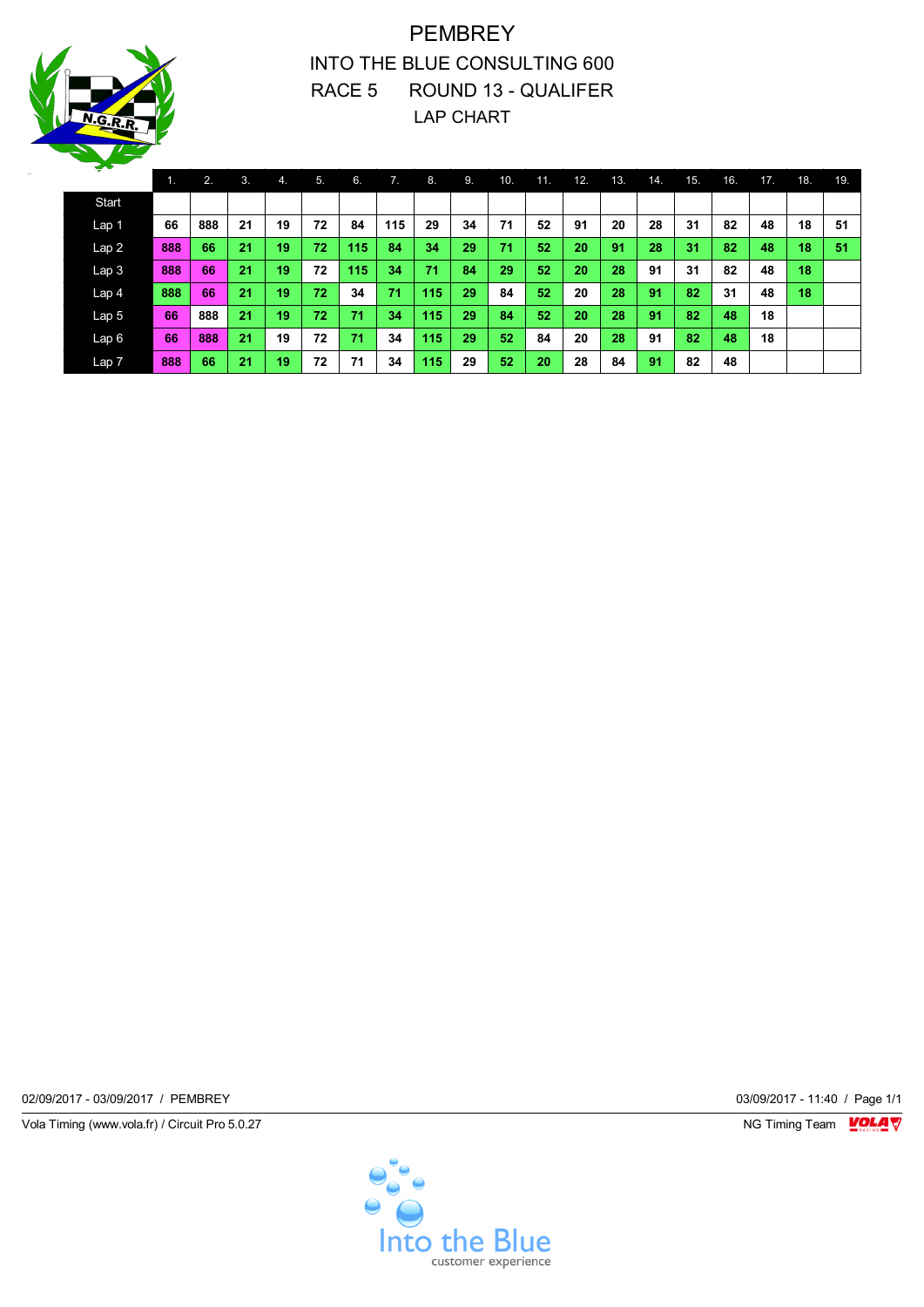

#### **PEMBREY** INTO THE BLUE CONSULTING 600 RACE 15 ROUND 13 STARTING GRID

9 Laps = 13.104 Km



02/09/2017 - 03/09/2017 / PEMBREY 03/09/2017 - 11:41 / Page 1/1

Vola Timing (www.vola.fr) / Circuit Pro 5.0.27 NG Timing Team NG Timing Team NG Timing Team NG Timing Team NG

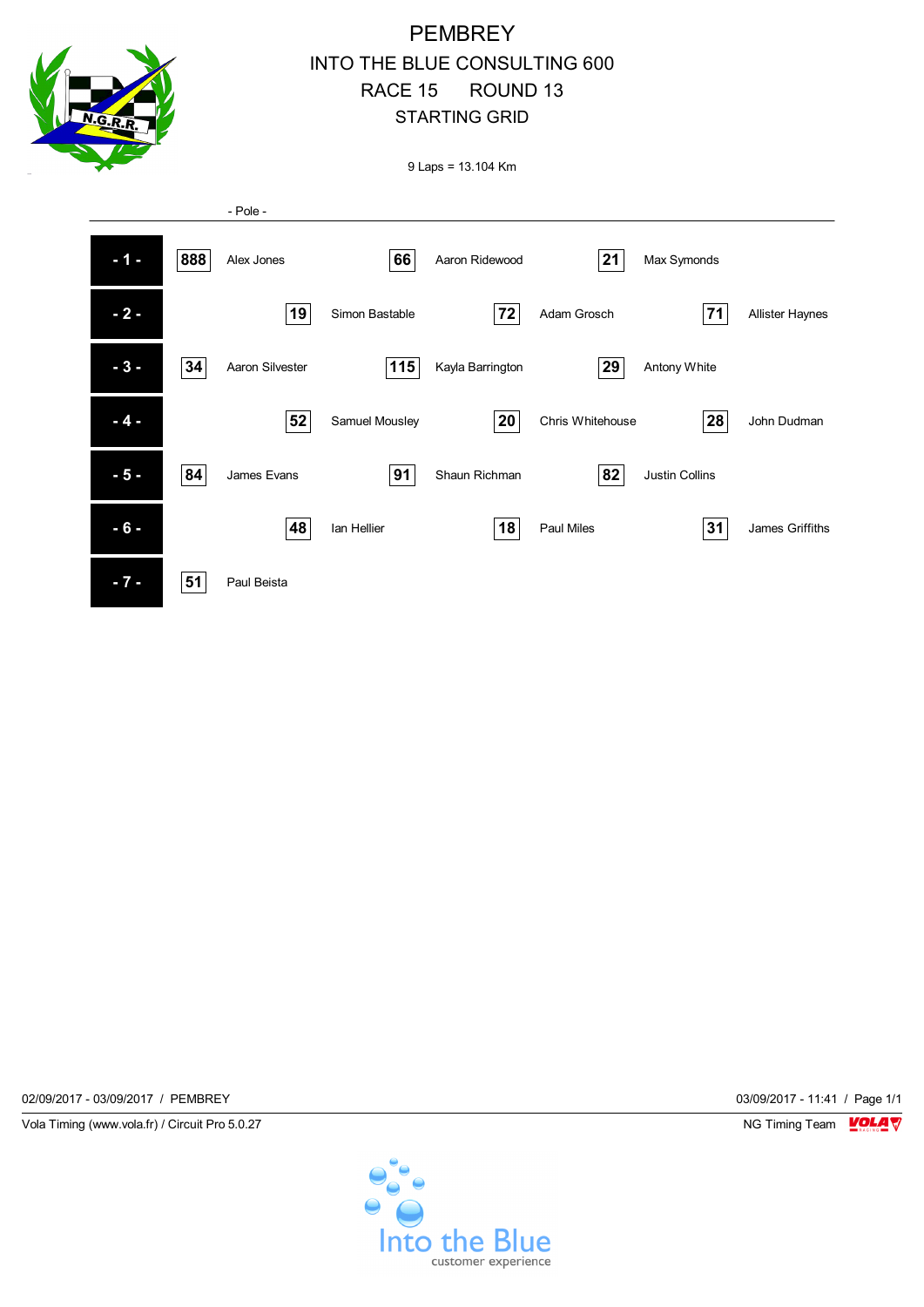

## **PEMBREY** INTO THE BLUE CONSULTING 600 RACE 15 ROUND 13 Start time: 14:33 Distance: 13.104 miles Weather: Drizzle Track: Wet

| Rnk            |     | Num Rider                              | Machine             | Class | Town/Sponsor                   | Laps | Time                   | Gap       | Average | B.Lap    | Speed |
|----------------|-----|----------------------------------------|---------------------|-------|--------------------------------|------|------------------------|-----------|---------|----------|-------|
|                |     | Aaron Ridewood                         | Yamaha R6           |       |                                |      |                        |           |         |          |       |
|                | 66  |                                        |                     |       | Louigi Moto / Mum & Dad        | 9    | 9:40.371               |           | 81.28   | 1:03.463 | 82.59 |
| $\overline{2}$ | 21  | Max Symonds                            | Kawasaki ZX6R       |       | Adam & Haylee Jeffery          | 9    | 9:47.967               | $+7.596$  | 80.23   | 1:04.346 | 81.45 |
| 3              | 888 | <b>Alex Jones</b>                      | Yamaha R6           |       | Taylor Wimpey / Eurofresh / TK | 9    | 9:49.406               | $+9.035$  | 80.03   | 1:04.337 | 81.47 |
| 4              | 19  | <b>Simon Bastable</b>                  | Yamaha R6           |       | Beckenham Kent                 | 9    | 9:56.139               | $+15.768$ | 79.13   | 1:04.739 | 80.96 |
| 5              | 34  | <b>Aaron Silvester</b>                 | Yamaha R6           |       | A & J Racing                   | 9    | 9:57.250               | $+16.879$ | 78.98   | 1:04.762 | 80.93 |
| 6              | 72  | <b>Adam Grosch</b>                     | Yamaha R6           |       | ADS Racing                     | 9    | 10:06.130              | $+25.759$ | 77.82   | 1:05.815 | 79.64 |
|                | 29  | <b>Antony White</b>                    | Yamaha R6           |       | Classic Memorials Keynsham     | 9    | 10:15.417              | $+35.046$ | 76.65   | 1:07.054 | 78.16 |
| 8              | 115 | Kayla Barrington                       | Yamaha R6           |       | TKB Racing / Rock Oil          | 9    | 10:23.147              | +42.776   | 75.70   | 1:07.503 | 77.64 |
| 9              | 20  | <b>Chris Whitehouse</b>                | Triumph Daytona 675 |       | Sutton Scotney                 | 9    | 10:37.267              | +56.896   | 74.02   | 1:08.831 | 76.15 |
| 10             | 52  | <b>Samuel Mousley</b>                  | Yamaha R6           |       | <b>UWTSD Orthrus Racing</b>    | 9    | 10:40.140              | +59.769   | 73.69   | 1:09.118 | 75.83 |
| 11             | 28  | John Dudman                            | M V Augusta F3 675  |       | Dudman Electrical Services     | 9    | $10:50.854 + 1:10.483$ |           | 72.48   | 1:10.409 | 74.44 |
| 12             | 48  | lan Hellier                            | Kawasaki ZX6R       |       | P D Q Precision Ltd            | 8    | 9:44.787               | $+1$ Lap  | 71.70   | 1:11.679 | 73.12 |
| 13             | 84  | <b>James Evans</b>                     | Yamaha R6           |       | Pro Bike Repairs               | 8    | 9:47.593               | +1 Lap    | 71.36   | 1:11.910 | 72.89 |
| 14             | 82  | <b>Justin Collins</b>                  | Yamaha R6           |       | <b>Collins Racing</b>          | 8    | 9:56.975               | $+1$ Lap  | 70.24   | 1:13.039 | 71.76 |
| 15             | 18  | <b>Paul Miles</b>                      | Honda CBR 600 R     |       | Fownhope Hereford              | 7    | 9:43.163               | +2 Laps   | 62.91   | 1:21.786 | 64.08 |
| 16             | 51  | <b>Paul Beista</b>                     | Yamaha 600          |       | <b>Connect DAR</b>             |      | 11:00.285              | +2 Laps   | 55.56   | 1:31.932 | 57.01 |
|                |     | Best lap: 66 Aaron Ridewood - 1:03.463 |                     |       |                                |      |                        |           |         |          |       |
| <b>DNFs</b>    |     |                                        |                     |       |                                |      |                        |           |         |          |       |

**Allister Haynes** Triumph Daytona 675R www.Team Haynes Racing.com +9 Laps 1:06.334 79.01

**90% of winners average race speed - 73.15 mph**

02/09/2017 - 03/09/2017 / PEMBREY 03/09/2017 - 14:54 / Page 1/1

Vola Timing (www.vola.fr) / Circuit Pro 5.0.27 **NG Timing Team MOLA View Area** NG Timing Team MOLA View Area NG Timing Team MOLA View Area NG Timing Team MOLA View Area NG Timing Team MOLA View Area NG Timing Team MOLA Vie

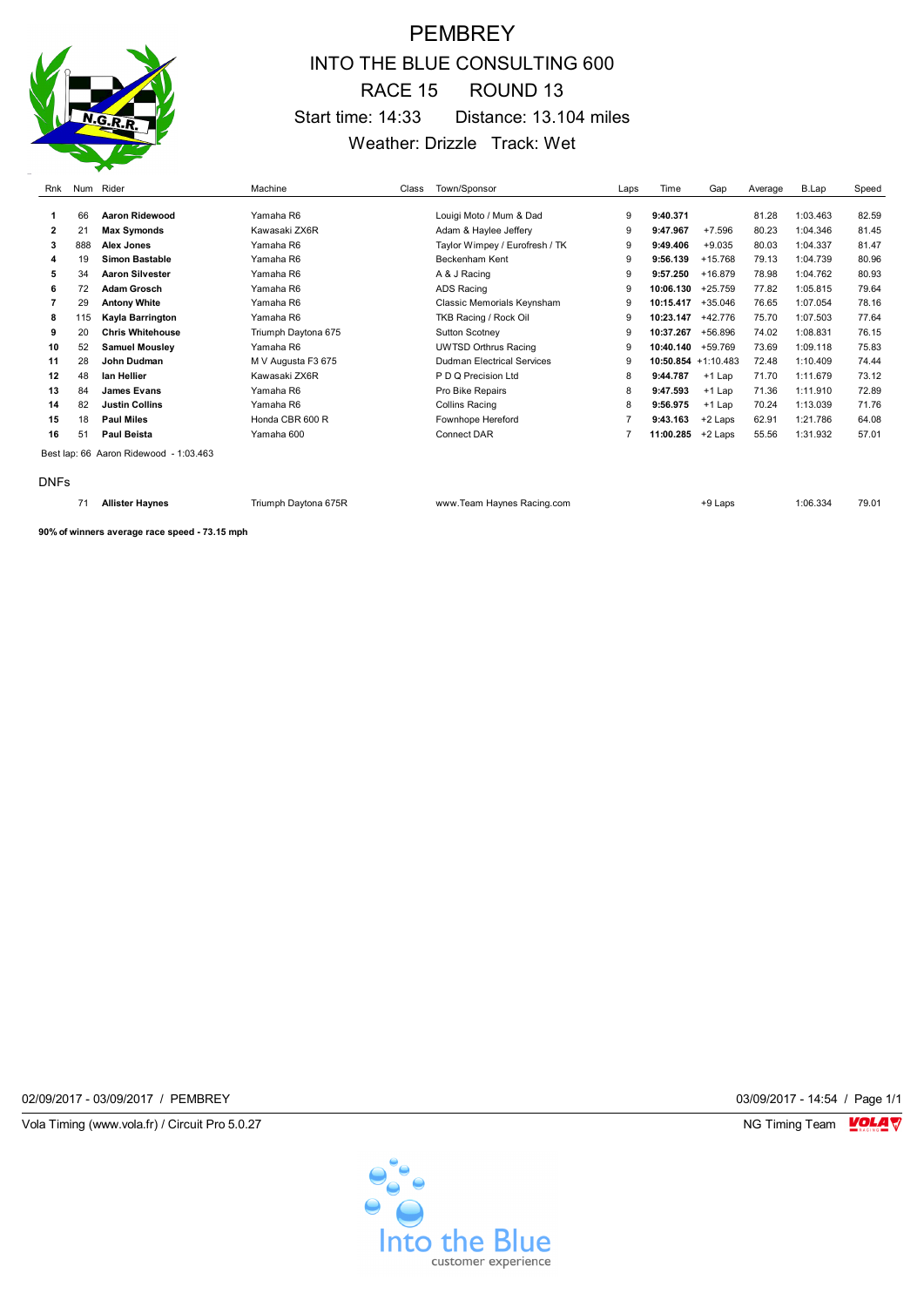

 Aaron Ridewood START

# **PEMBREY** INTO THE BLUE CONSULTING 600 RACE 15 ROUND 13 LAP TIMES

| Lap | Time     |
|-----|----------|
|     |          |
| 4   | 1:04 851 |
| 5   | 1.04704  |
| 6   | 1.04.385 |
| 7   | 1:05 285 |
| 8   | 1.04583  |
| q   | 1:04.963 |

 Allister Haynes **START** 

> **1:07.272 1:06.334** 1:07.710

 Antony White **START** 

> **1:07.868 1:07.054** 1:07.210 1:07.722 1:07.385 1:07.141 1:08.454 1:07.238

 Chris Whitehouse **START** 

 **1:11.681 1:10.684 1:08.831** 1:09.468 1:09.508 1:09.706 1:09.650 1:09.343

 $\overline{1}$ 

 $\overline{1}$ 

| Lap | Time     |
|-----|----------|
|     |          |
| 1   |          |
| 2   | 1:11.679 |
| 3   | 1:12.330 |
| 4   | 1:11.720 |
| 5   | 1:13.082 |
| 6   | 1:12.122 |
| 7   | 1:12.030 |
| 8   | 1:11.679 |

|   | James Evans  |
|---|--------------|
|   | <b>START</b> |
| 1 |              |
| 2 | 1:13.183     |
| 3 | 1:12.172     |
| 4 | 1:11.910     |
| 5 | 1.13032      |
| 6 | 1.12420      |
| 7 | 1.12009      |
| 8 | 1.14 667     |

| John Dudman |              |
|-------------|--------------|
|             | <b>START</b> |
| 1           |              |
| 2           | 1:12.129     |
| 3           | 1:12.159     |
| 4           | 1:10.409     |
| 5           | 1.11131      |
| 6           | 1:10.506     |
| 7           | 1.11057      |
| 8           | 1:11.585     |
|             | 1:12.543     |

|   | <b>Justin Collins</b> |
|---|-----------------------|
|   | <b>START</b>          |
| 1 |                       |
| 2 | 1:14.282              |
| 3 | 1:13.414              |
| 4 | 1:13.364              |
| 5 | 1:13.039              |
| հ | 1.13 247              |
| 7 | 1.13.519              |
| ឧ | 1.13825               |

| п |          |  |
|---|----------|--|
| 2 | 1:04.174 |  |
| 3 | 1:03.637 |  |
| 4 | 1:03.975 |  |
| 5 | 1:03.463 |  |
| 6 | 1:03.907 |  |
| 7 | 1:03.590 |  |
| 8 | 1:03.722 |  |
| 9 | 1:04.727 |  |
|   |          |  |

| Aaron Silvester |              |
|-----------------|--------------|
|                 | <b>START</b> |
| 1               |              |
| 2               | 1:05.999     |
| 3               | 1:05.722     |
| 4               | 1:06 420     |
| 5               | 1.05.891     |
| 6               | 1:05.391     |
| 7               | 1:04.762     |
| 8               | 1:05 084     |
| 9               | 1.05265      |

#### Adam Grosch

|   | <b>START</b> |
|---|--------------|
| 1 |              |
| 2 | 1:07.215     |
| 3 | 1:06.611     |
| 4 | 1.07.357     |
| 5 | 1:06.338     |
| 6 | 1.07 142     |
| 7 | 1:06.144     |
| 8 | 1:05.815     |
| g | 1:05 815     |
|   |              |

| Alex Jones   |  |
|--------------|--|
| <b>START</b> |  |
|              |  |

| 2 | 1:04.993 |
|---|----------|
| 3 | 1:04.337 |

02/09/2017 - 03/09/2017 / PEMBREY 03/09/2017 - 14:45 / Page 1/2

Vola Timing (www.vola.fr) / Circuit Pro 5.0.27 NG Timing Team VOLA V



 Ian Hellier **START**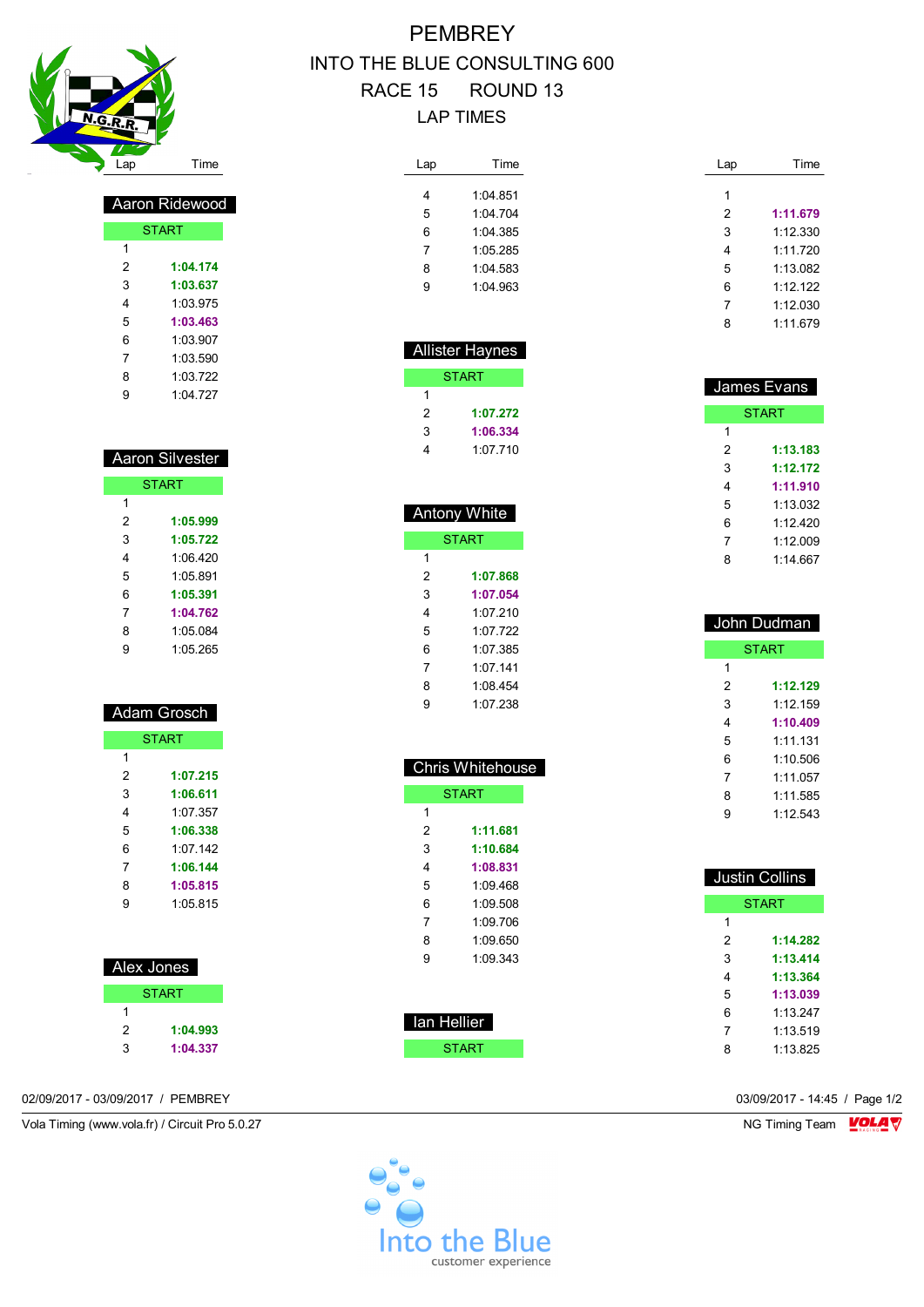PEMBREY INTO THE BLUE CONSULTING 600 RACE 15 ROUND 13 LAP TIMES

| Lap | Time             |
|-----|------------------|
|     | Kayla Barrington |
|     | <b>START</b>     |
|     |                  |
| 1   |                  |
| 2   | 1:08.126         |
| 3   | 1:08 253         |
| 4   | 1.09476          |
| 5   | 1:08 201         |
| 6   | 1:08 258         |
| 7   | 1:08 702         |
| 8   | 1:08 210         |
| 9   | 1:07.503         |

| Max Symonds |
|-------------|
|-------------|

|   | <b>START</b> |
|---|--------------|
| 1 |              |
| 2 | 1:04.928     |
| 3 | 1:04.407     |
| 4 | 1:04 906     |
| 5 | 1:04 813     |
| 6 | 1:04.346     |
| 7 | 1:04 646     |
| 8 | 1.04484      |
| g | 1.04558      |

| Paul Beista |              |
|-------------|--------------|
|             | <b>START</b> |
| 1           |              |
| 2           | 1:32.455     |
| 3           | 1:34 538     |
| 4           | 1:33.650     |
| 5           | 1:35.063     |
| 6           | 1:33.857     |
|             | 1:31.932     |

| Paul Miles |              |
|------------|--------------|
|            | <b>START</b> |
| 1          |              |
| 2          | 1:22.374     |
| 3          | 1:21.786     |
| 4          | 1.22 076     |
| 5          | 1:22.310     |
| 6          | 1:23.361     |
|            | 1:23.580     |

|   | <b>Samuel Mousley</b> |
|---|-----------------------|
|   | <b>START</b>          |
| 1 |                       |
| 2 | 1:11.089              |
| 3 | 1.11118               |
| 4 | 1:10,404              |

| 02/09/2017 - 03/09/2017<br>PEMBREY | 03/09/2017 - 14:45 / | $'$ Page 2/2 |
|------------------------------------|----------------------|--------------|
|                                    |                      |              |

| Lap | Time     |  |
|-----|----------|--|
|     |          |  |
| 5   | 1.10491  |  |
| 6   | 1:09.118 |  |
| 7   | 1:09 659 |  |
| 8   | 1:09.728 |  |
| g   | 1.09732  |  |
|     |          |  |

|   | Simon Bastable |
|---|----------------|
|   | <b>START</b>   |
| 1 |                |
| 2 | 1:06.317       |
| 3 | 1:05.539       |
| 4 | 1:06.054       |
| 5 | 1:05.349       |
| հ | 1.05.562       |
| 7 | 1:05.127       |
| 8 | 1:04.739       |
| 9 | 1:05.397       |